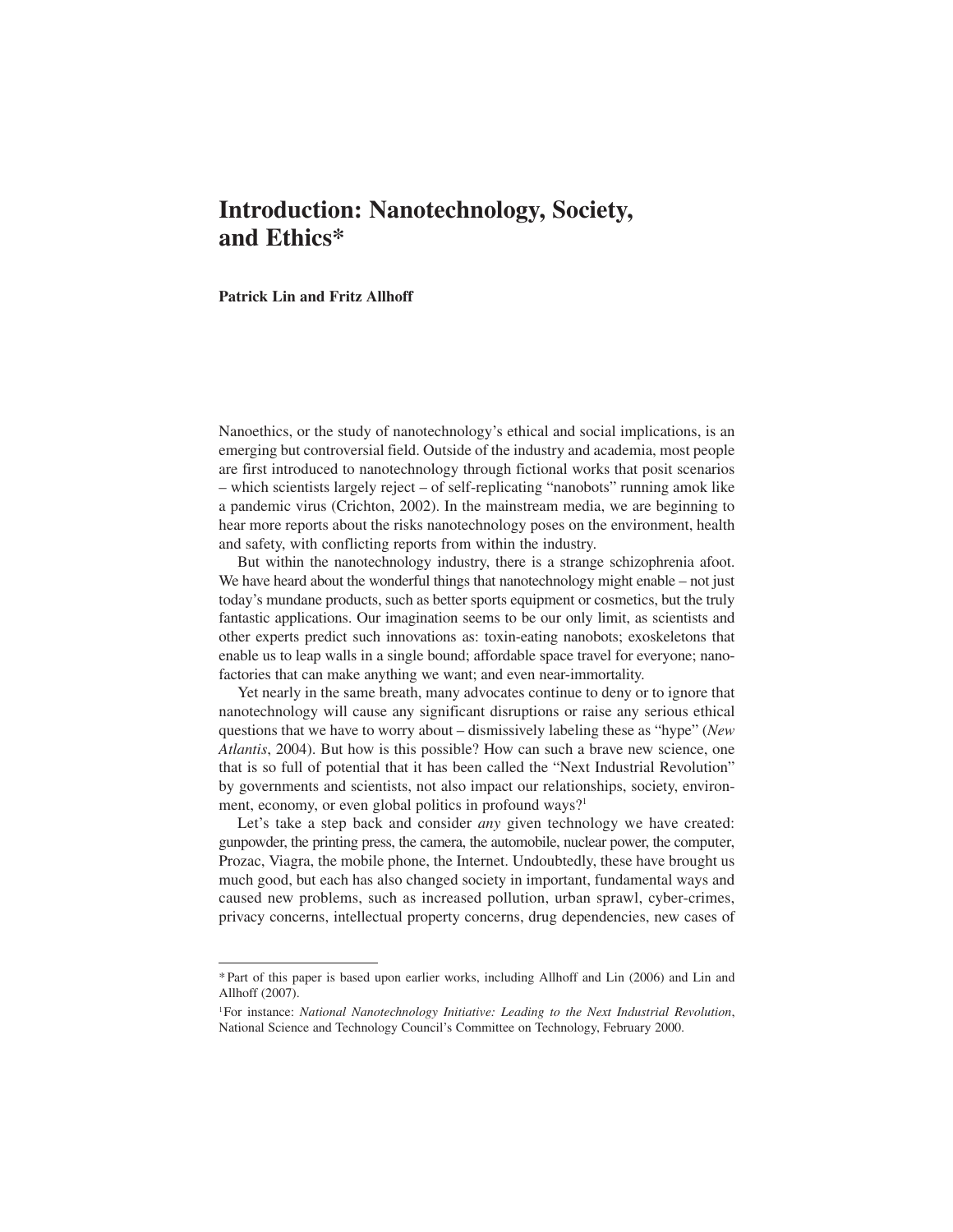sexually-transmitted diseases, other unintended health problems, mutually-assured destruction and much more. The point here is not that we would have been better off without these inventions. Rather, we should come to terms that our creations can have unintended or unforeseen consequences.

Many of the social problems associated with the aforementioned technologies might have been anticipated and mitigated with some forethought. This is a lesson not lost on policymakers and scientists today, for instance, in having spent millions of dollars to study the ethical implications of decoding the human genome, such as privacy and genetic discrimination concerns. The same lesson, however, apparently was lost on the commercial biotechnology industry, which recently discovered that by ignoring its ethical and social issues – specifically, the possible harm from genetically-modified foods on human health and the environment – they invited a public backlash that crippled progress and sent corporate stocks plummeting.

To be sure, no one expects ethicists, scientists, policymakers and other experts to anticipate and address all possible scenarios. It is a plain fact of the human condition that we do not and cannot know everything. We do not fault Thomas Edison, for instance, for the copyright-violating devices that his phonograph would inspire, or Henry Ford for the agonizing commutes we endure daily, or Bill Gates for the email "spam" we receive.

And when we try to make predictions about technology, we are often wrong. Consider the following infamous predictions: "This 'telephone' has too many shortcomings to be seriously considered as a means of communication. The device is inherently of no value to us" (Western Union, 1876); "Who the hell wants to hear actors talk?" (H. M. Warner, Warner Brothers, 1927); "I think there is a world market for maybe five computers" (Thomas Watson, chairman of IBM, 1943); "With over 50 foreign cars already on sale here, the Japanese auto industry isn't likely to carve out a big slice of the U.S. market" (*BusinessWeek*, August 2, 1968); and "There is no reason anyone would want a computer in their home" (Ken Olson, founder of Digital Equipment Corp., 1977).

Clearly, it is easy to be too conservative or short-sighted in estimating the future impact of technology. The dangers associated with technology can likewise be underestimated, for instance, as was the case with asbestos, lead paint and the pesticide DDT. But this is not just a failing of our distant past. In 2006 alone, a study has suggested that mobile phones, after all our years of using them, can cause brain tumors and infertility (Hardell et al., 2006). Another study showed that computer manufacturing workers, after decades on the job, are at a much greater risk of death from cancer and other illnesses (Clapp, 2006). In the same year, the U.S. Environmental Protection Agency concluded that a key chemical (PFOA) used to make Teflon – the ubiquitous material used for the last 50 years in non-stick cookware, carpeting, clothing, food packaging and thousands of other products, and traces of which can be found in the blood of nearly everyone in the US and other developed nations – is a carcinogen (USEPA, 2006).

At the other end of the spectrum, some predictions also overestimate the role of technology, as was the case with robotic maids, flying cars, meal-in-a-pill, and the death of privacy, for instance. So it is no surprise that the impact of nanotechnology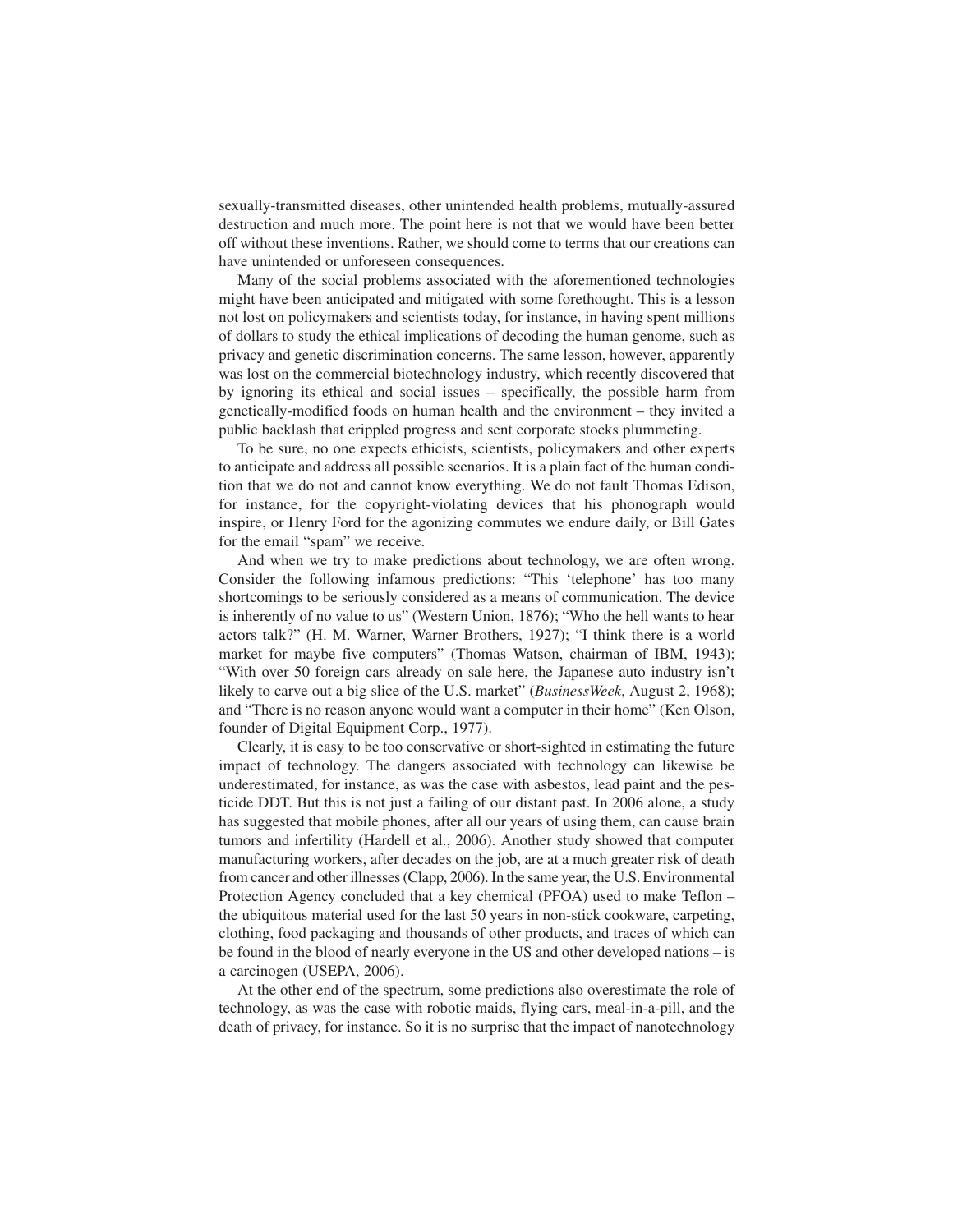should be both understated and overhyped, and in either case, we can trust that it will have consequences that we have not even considered or imagined. However, not being certain about the future does not relieve us of any moral obligation to investigate the issues we can anticipate as being reasonable possibilities or relevant. From the rapid pace of new technologies entering our lives, we can now appreciate that such technologies will have societal implications, for better or worse. Learning from history, we also now understand that we have a responsibility to consider these scenarios in advance to mitigate any harms, if not also to maximize benefits.

Discourse into the ethical and social dimensions of nanotechnology – so-called "nanoethics" – is therefore critical to guide the development of nanotechnology. This anthology provides an introduction to many of the most urgent issues today in nanoethics, focusing on current and near-term debates.

# **1 What is Nanotechnology?**

First, we need to be clear on what nanotechnology is before we can appreciate the ethical and social questions that arise therein. Nanotechnology is a new category of technology that involves the precise manipulation of materials at the molecular level or a scale of roughly 1 to 100 nanometers – with a nanometer equaling one-billionth of a meter – in ways that exploit novel properties that emerge at that scale. How small exactly is a billionth of a meter? As one journalist had put it, "If a nanometer were somehow magnified to appear as long as the nose on your face, then a red blood cell would appear the size of the Empire State Building, a human hair would be about two or three miles wide, one of your fingers would span the continental United States, and a normal person would be about as tall as six or seven planet Earths piled atop one another" (Keiper, 2003).

Working at the nanoscale, it turns out that ordinary materials can have extraordinary properties, about which we are still learning. At the nanoscale, quantum physics begins to play a key role in the behavior of materials, and the large surface-to-volume ratio of elements means that they are much more reactive. So, for instance, things that are brittle at the ordinary scale may possess superstrength at the nanoscale, and things that do not normally conduct electricity now might at the nanoscale, among other surprising changes to physical and chemical properties.

As a specific example of how properties change with scale, aluminum is used ubiquitously to make harmless soda cans, but in fine powder form, it can explode violently when in contact with air. But it is not only about the size: by precisely manipulating common elements at the nanoscale, scientists can fashion new materials. For example, carbon atoms bound together in a relatively-loose configuration may create coal or graphite found in pencils; in a tighter configuration, carbon makes diamonds; and an even more precise configuration, it creates carbon nanotubes, one of the strongest materials known to man, estimated to be up to 100 times stronger than steel at one-sixth the weight.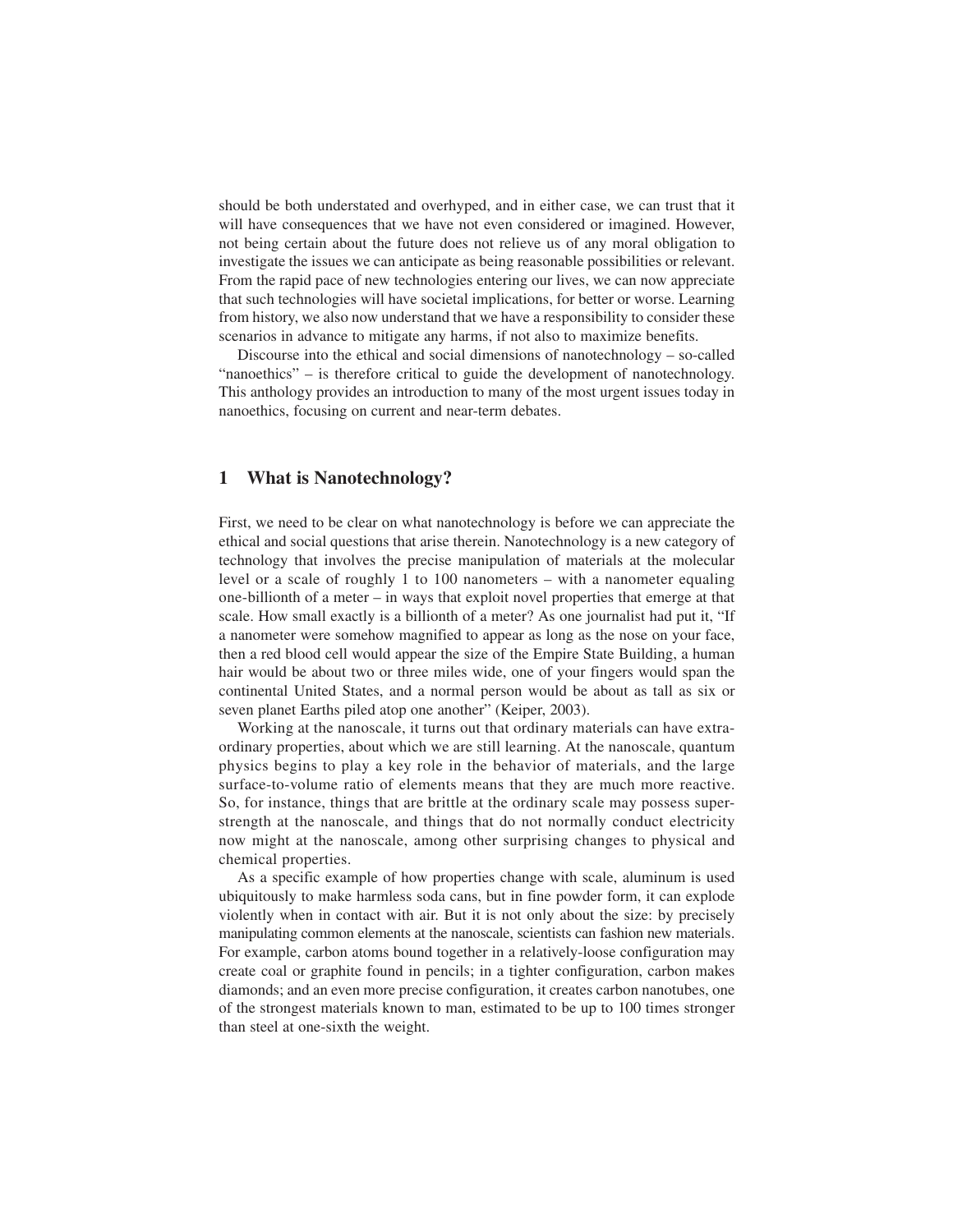Given these new properties, nanotechnology is predicted to enable such things as: smaller, faster processing chips that enable computers to be imbedded in our clothing or even in our bodies; medical advances for dramatically less-invasive surgeries and more-targeted drug delivery; lighter, stronger materials that make transportation safer and energy-efficient (e.g., enabling us to travel farther into space); new military capabilities such as energy weapons and lighter armor; and countless other innovations. Some even predict that nanotechnology will extend our lifespan by hundreds of years or more by enabling cellular repair, which might slow, halt, or reverse the aging process (Freitas, 2004). And because nanotechnology may enable us to manipulate individual atoms – the very building blocks of nature – some have predicted that we will be able to create virtually anything we want in the future (Drexler, 1986).

Today, however, research is still continuing on the basic science, so we are years and possibly decades away from most of the fantastic nanotechnology products that have been predicted, if they ever come to fruition at all. Nevertheless, companies are beginning to productize more of their research to create commercially-viable applications based on nanomaterials. These nanotechnology products are quickly entering the marketplace today, from stain-resistant pants to scratch-resistant paint to better sports equipment to more effective cosmetics and sunblock.

In fact, Procter & Gamble, as one example of a leading consumer goods company, announced in 2006 that it is looking to incorporate nanotechnology into its products (O'Donnell, 2006). Other notable companies made similar statements recently as well, such as BASF's plan to invest US\$221 million in nanotechnology research and development over just the next three years (James, 2006).

#### **2 Is Nanotechnology a Distinct Discipline?**

Before we investigate the myriad issues in nanoethics as covered in this anthology, we must first address a persistent meta-controversy surrounding the status of nanotechnology itself, which casts questions about the legitimacy of nanoethics as its own discipline.

Despite massive spending in nanotechnology by corporations and countries – the US government alone is expected to invest over US\$1.2 billion in 2007 through its National Nanotechnology Initiative (NNI) – there is still a debate over whether "nanotechnology" is an independent or new science, so unique from other fields that it should require or deserve its own category or moniker. Some have complained that nanotechnology is *not* distinct from other sciences – or at least its boundaries might be somewhat hazy – and therefore its ethics must be equally ill-defined. Others argue further that nanoethics is not an interesting or distinct field because it does not raise any new questions that are not already considered by, say, bioethics or computer ethics. In the remaining part of this introduction, we will argue that nanoethics should be afforded legitimacy, and we will also set some context for the essays that follow in this anthology.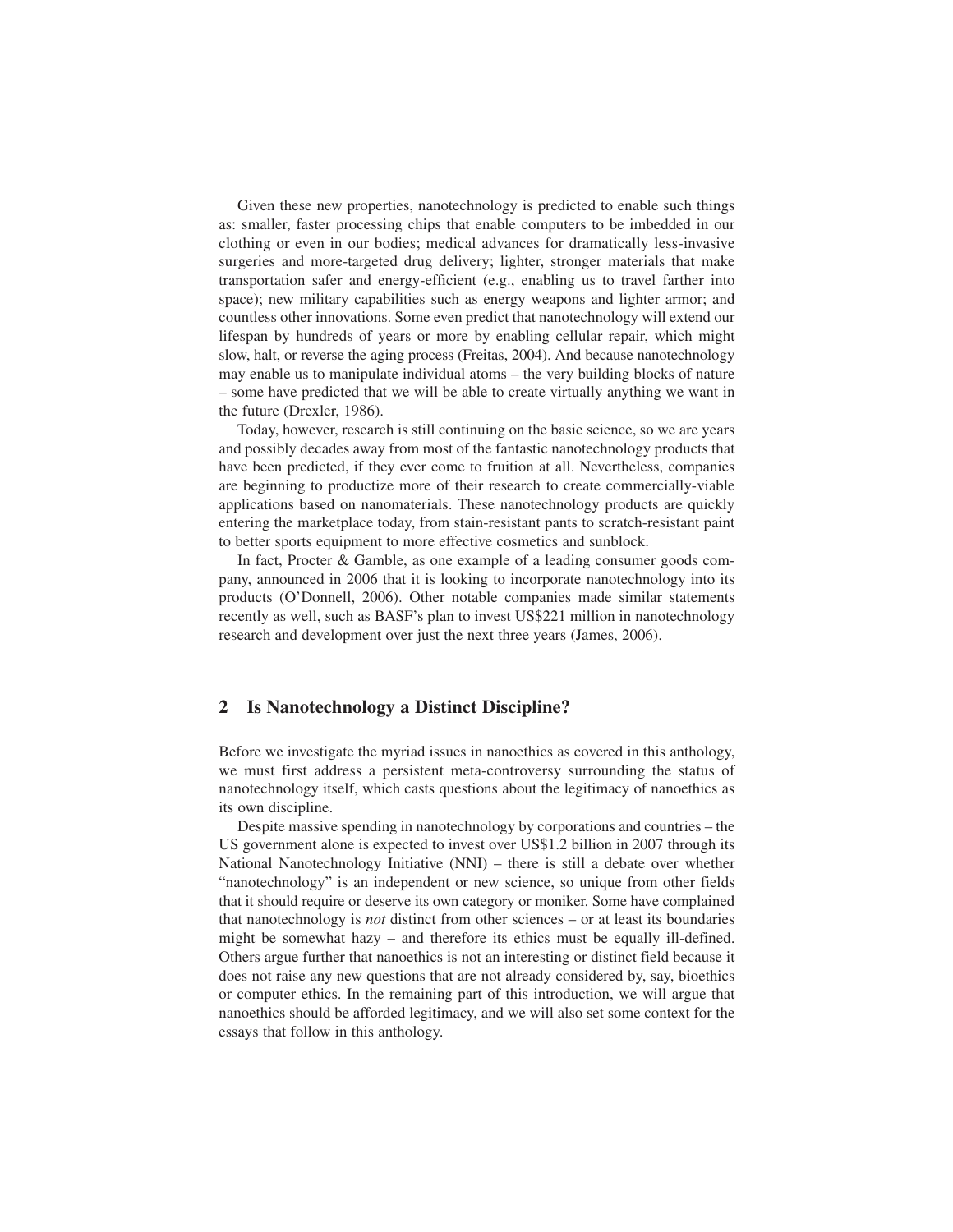At first glance, this controversy seems strange, given that so much is being invested in nanotechnology worldwide. If nanotechnology were not a distinct science, then why does it command so much attention and money? Many people, however, believe nanotechnology to be merely a convergence or amalgamation of several existing disciplines, such as chemistry, biology, physics, material science, engineering, information technology and so on; claims like this have at least some truth.

As an example of biology inspiring engineering, scientists are creating artificial noses with nano-sized sensors which can accurately "sniff" out smells that are otherwise imperceptible to humans (Nanomix Inc., 2006). Similar work has been done to create artificial compound eyes (Jeong, 2006), borrowing from nature's design of insect eyes, as well as artificial skin (Maheshwari and Saraf, 2006) using nanomaterials to mimic the sensitivity of touch. And entire research centers have been created to explore this rich field, including Georgia Institute of Technology's Center for Biologically Inspired Designs (CBID) and University of California at Berkeley's Center for Interdisciplinary Bio-Inspiration in Education and Research (CIBER).

But does drawing from other scientific areas preclude nanotechnology from being a field in its own right? Consider the similar and ongoing debate in philosophy of science whether chemistry, biology and other established sciences can be reduced to simply physics. One line of thought is that these other fields operate they way they do given the laws of physics that govern how atoms, molecules and their dependent structures interact with each other and the world. But no matter which side of the debate we take here, no one on either side actually suggests that chemistry and biology, for example, do not constitute their own disciplines; so it would be inconsistent to insist that nanotechnology – even if it substantially borrows from other fields – cannot be meaningfully discussed or investigated as a field of its own. As with these other scientific fields, nanotechnology seems to bring something unique to the discussion that merits recognition as its own field; or in other words, it is greater than the sum of its parts. At the least, it appears to be the first to integrate otherwise-distinct fields into this one area.

Another source of the controversy about nanotechnology's ontological status comes from various opinions on when the field was first created. Many point to Richard Feynman in 1959 as the founding father of nanotechnology; others to Norio Taniguchi in 1974; and sill others to K. Eric Drexler in 1986. But as the following statement from physicist Richard A.L. Jones (2006) indicates, a growing sentiment in the field points to a much more recent, and unlikely, person:

Perhaps a better candidate to be considered nanotechnology's father figure is President Clinton, whose support of the USA's National Nanotechnology Initiative converted overnight many industrious physicists, chemists and materials scientists into nanotechnologists. In this cynical (though popular) view, the idea of nanotechnology did not emerge naturally from its parent disciplines, but was imposed on the scientific community from outside.

So depending on whom one speaks to, nanotechnology might have been first established anywhere from 1959 to 2000. And if former U.S. president Bill Clinton can plausibly claim the title "father of nanotechnology", then it is no wonder that many scientists and other experts regard nanotechnology as merely a political construct or a marketing buzzword invented to resuscitate old disciplines that appear to be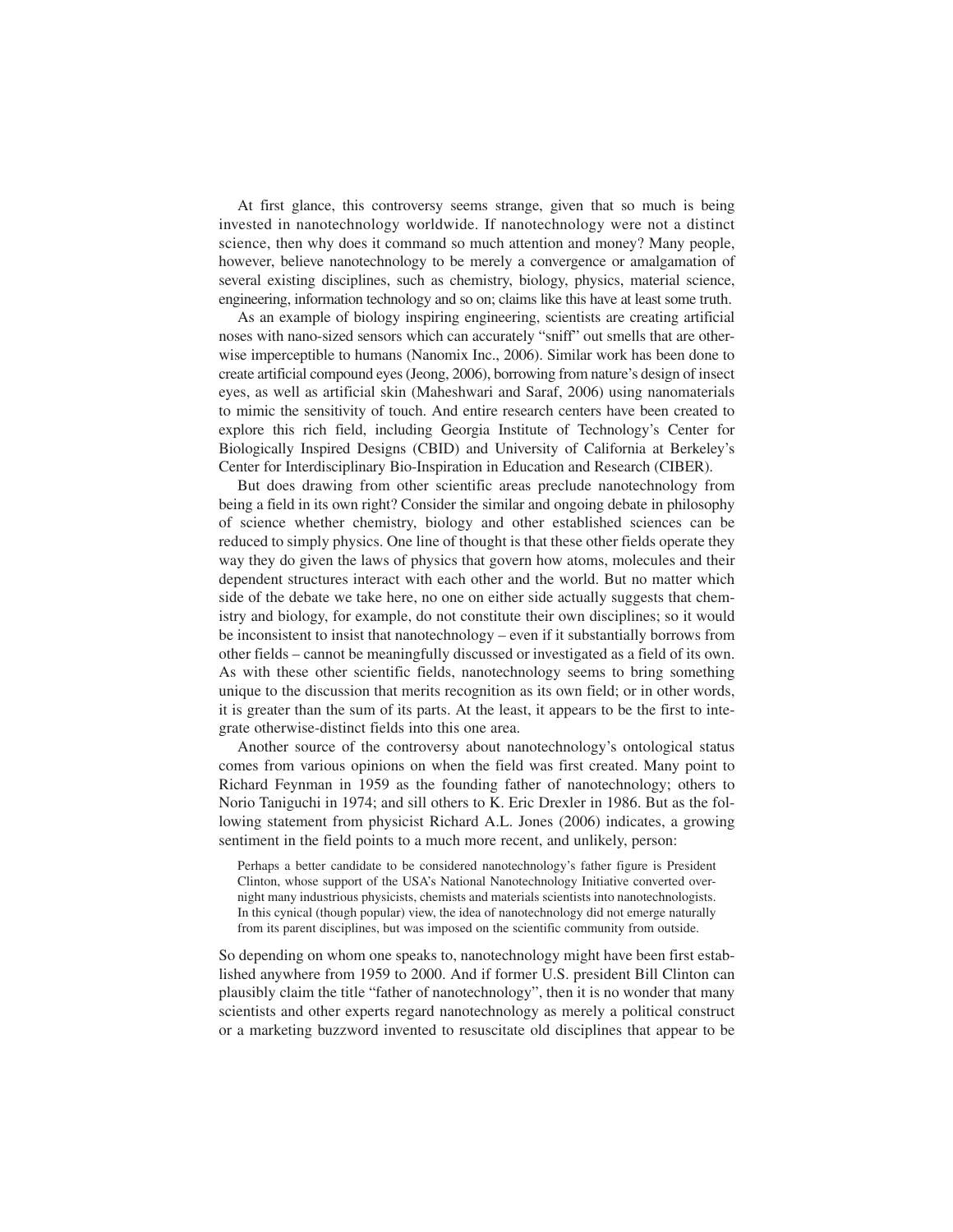losing ground, particularly in the U.S. where the decline of science graduates has been well documented.

# **3 What is the Status of Nanoethics?**

Whether or not nanotechnology is a fabricated area of study and indistinct from other scientific fields, which is not a question we intend or need to answer here, we can already now understand some of the controversy surrounding the status of nanoethics: if nanotechnology is just a fancy term for a range of other fields, then ethical and social questions arising from nanotechnology would seem to be the same kind of questions already raised in these other fields. Indeed, one critic, Sören Holm (2005), asks:

It is difficult to specify exactly what could make an area of technology so special that it needs its own ethics, but a minimal requirement must be that it either raises ethical issues that are not raised by other kinds of technologies, or that it raises ethical issues of a different (i.e., larger) magnitude than other technologies. Is this the case for nanotechnology?

Philip Ball, science writer *for Nature*, elaborates on this point:

Questions about safety, equity, military involvement and openness are ones that pertain to many other areas of science and technology [and not just nanotechnology]. It would be a grave and possibly dangerous distortion if nanotechnology were to come to be seen as a discipline that raises unprecedented ethical and moral issues. In this respect, I think it genuinely does differ from some aspects of biotechnological research, which broach entirely new moral questions.

These are fair and forgivable concerns, and current research in nanoethics might even support this position. For instance, in shrinking down devices, nanotechnology is expected to create a new class of surveillance devices that are virtually invisible and undetectable, thereby raising privacy questions; however, according to critics, these questions do not appear to be new but simply an extension of the current debate about privacy. Nanotechnology is also predicted to play a critical role in developing human-enhancing technologies, such as cybernetic body parts or an exoskeleton that gives us superhuman strength or infrared vision; however, society has already been discussing the ethics of such technologies with respect to biotechnology and cognitive sciences. In the more distant future, some people envision nanotechnology's role in extending the human lifespan to the point of near-immortality; but the question of whether we want or should live longer, or forever – as well as its political, economic and social impacts – does not seem dependent on nanotechnology *per se*.

On the other hand, some issues are emerging that appear unique to nanotechnology, namely the new environmental, health and safety (EHS) risks arising nanomaterials. For instance, research studies suggest that some nanoparticles are directly harmful to animals, and because they can be taken up by cells, they might enter our food chain to unknown effects on human health (Chithrani et al., 2006). Other research asks whether carbon nanotubes will be the next asbestos, since both have the same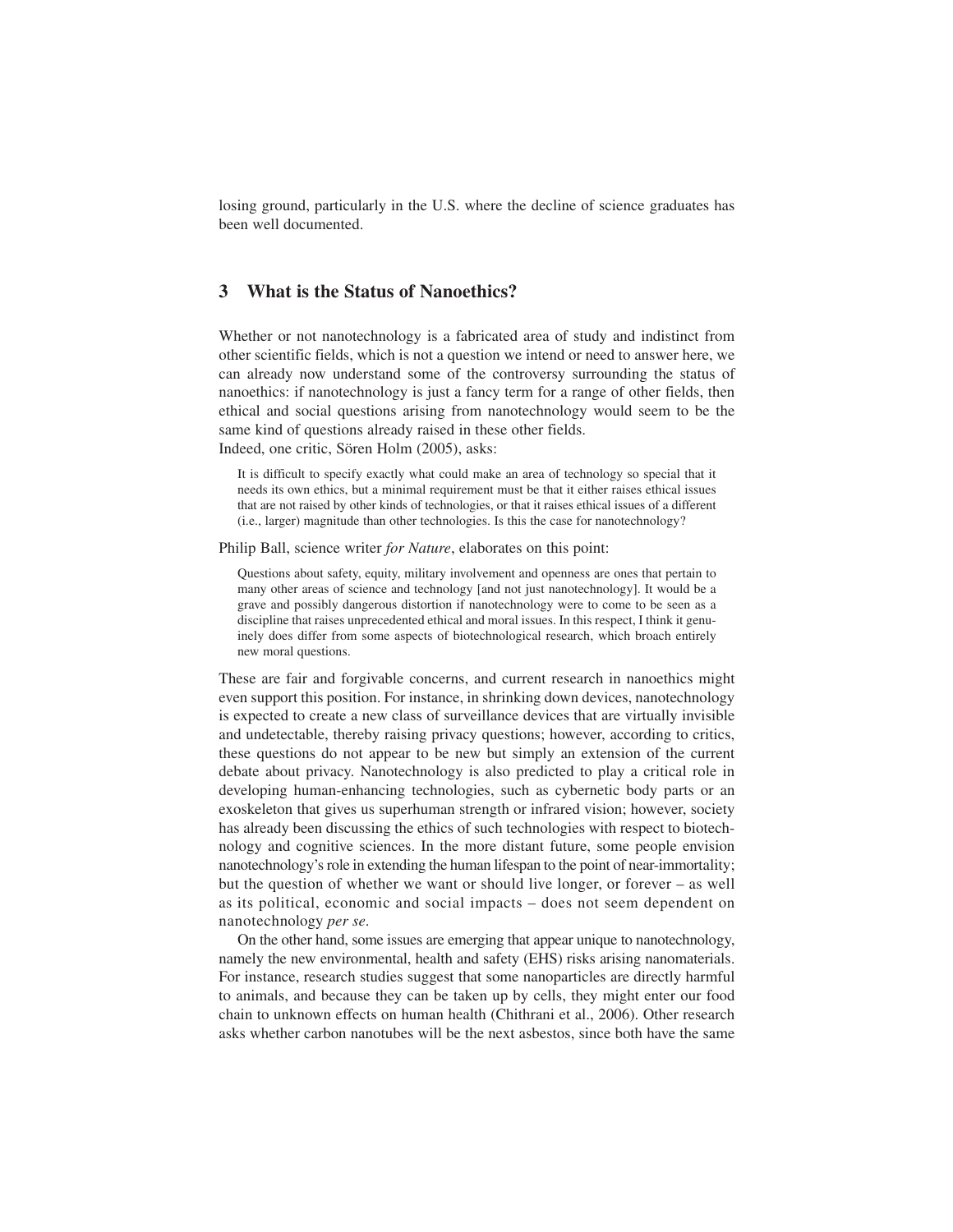whisker-like shape that makes it so difficult to purge from our lungs if inhaled (Gogotsi, 2003). And the flip side of creating super-strong materials such as carbon nanotubes is their fate at the end of a product life-cycle: will these materials persist indefinitely in our landfills, as is the case with Styrofoam or nuclear waste? (Colvin and Wiesner, 2002)

One new ethical issue is perhaps not enough to legitimize the independence of nanoethics. And in fact, we could perhaps reduce even this apparently-unique issue to belong to another discipline, such as engineering or environmental ethics that questions the wisdom of creating products that do not decompose. But there are other good reasons for believing that nanoethics deserves our attention, especially if we believe that nanotechnology itself is a distinct field.

First, nanoethics also commands a significant amount of attention and money, though far less than the amount poured into nanotechnology. In the U.S., the NNI currently sets aside approximately \$43 million for the "identification and quantification of the broad implications of nanotechnology for society, including social, economic, workforce, educational, ethical, and legal implications" (USNNI). So it would certainly be strange that there would be so much invested by various government agencies, universities, publishers and other organizations globally, if nanoethics were not important as its own field. Of course, there is a possibility that all these organizations and scholars have been fooled because nanotechnology and its ethics allegedly do not exist, but that appears more unlikely than correctly and reasonably identifying nanotechnology as a meaningful area of its own. And at any rate, the point is perhaps already moot given that nanoethics and nanotechnology have taken life of their own.

Second, it is unclear why we should accept the litmus test that, to be counted as a new discipline in its own right, nanoethics must either raise new or larger ethical issues than already raised by previous technologies. Looking again at chemistry, for example, whether or not we can properly categorize it as a subset of physics (because chemistry arguably does not raise new questions that cannot be answered by physics), there is no existential dilemma about its status as a legitimate category; no one is proposing to do away with the name or reorganize the university chemistry lab under the physics department. Therefore, it is unclear why such a dilemma would exist with nanoethics, even if nanoethics can be wholly contained within another field or set of fields.

Third, to the extent that nanotechnology is a convergence of many disciplines in the first place, it should be no surprise that nanoethics is a convergence of many ethical areas as well. So even if a new area of ethics requires raising new or larger issues, that standard may no longer apply with the discovery or creation of nanotechnology. Rather, nanotechnology might uniquely draw from other disciplines like no other discipline before it.

Rather than an argument that nanotechnology is not a distinct discipline because it does not truly break new ground, nanotechnology seems to represent a new pinnacle in our understanding about the world. We are finally able to integrate our learning from a wide range of fields (e.g., physics, chemistry, biology, engineering, and others) to create profoundly useful applications which can be categorized under the moniker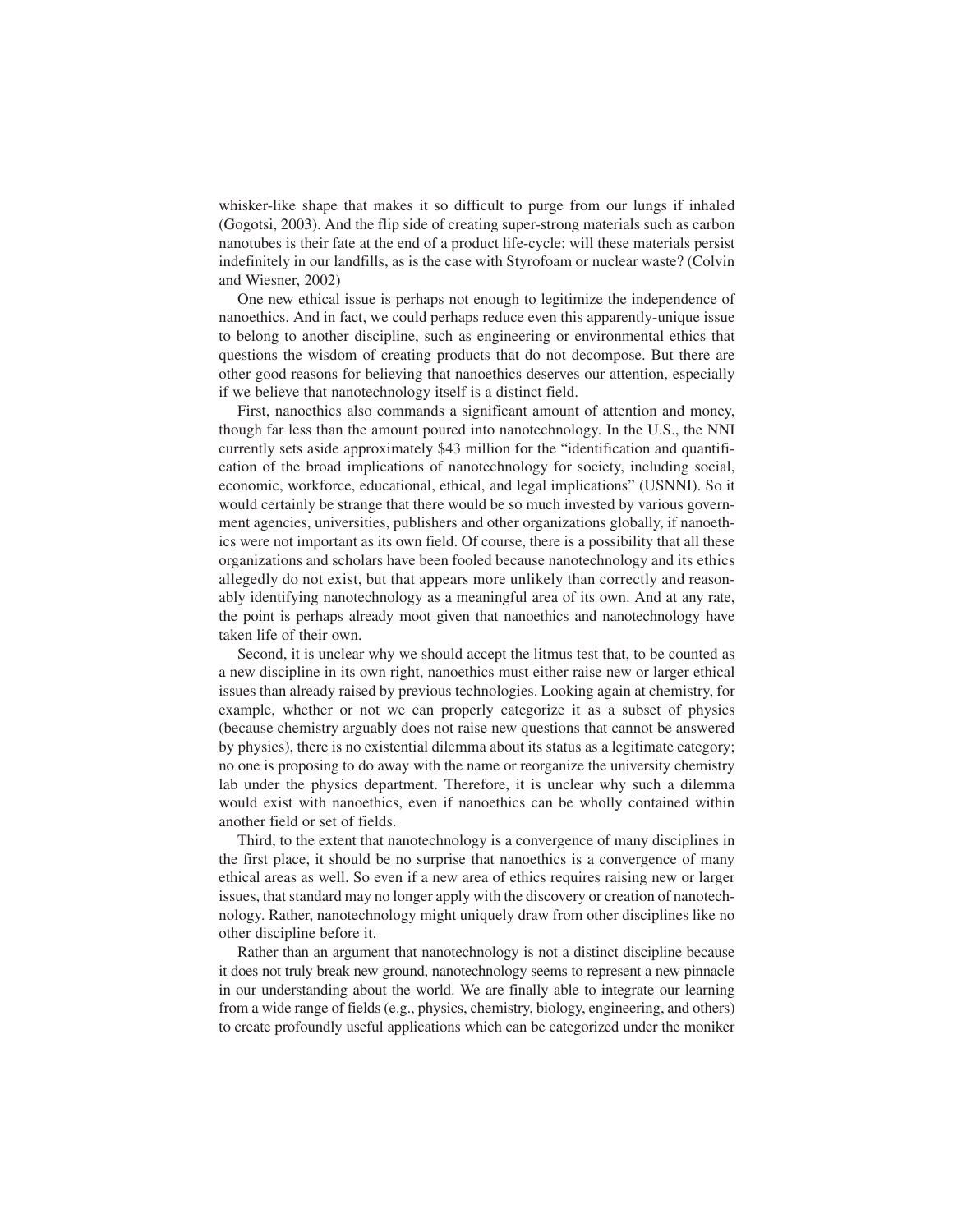of "nanotechnology." So just as, for example, architecture can be regarded as a convergence of aesthetic design and engineering, so too can nanotechnology and nanoethics be rightfully acknowledged even if they are a convergence of other fields. Again, the whole of nanotechnology is arguably greater than the sum of its parts, because of the new synergies or interplay between the various parts.

Fourth, nanoethics *does* seem to raise new ethical issues insofar as it adds a new dimension or "flavor" to current ethical debates. For instance, though privacy may be a relatively old debate, the possibility of creating near-invisible and undetectable devices did not meaningfully exist prior to nanotechnology; so nanotechnology brings a new urgency and reality to the issue of privacy. Further, nanotechnology may help shift the privacy debate in an entirely new direction: whereas worries about unauthorized or unwanted surveillance have traditionally focused on a few agencies, notably governmental organizations, the possibility of cheap, ubiquitous tracking devices "decentralizes" surveillance and changes the terms of the debate.

Nanotechnology likewise is putting a new spotlight and elevating other ethical issues, such as related to human enhancement or longevity. Even something as apparently tangential as the ethics of space exploration and settlements – or space ethics – now overlaps with nanoethics, because only with nanotechnology does the possibility of extended space flights and terraforming (i.e., the ability to create a hospitable atmosphere and environment on another planet or moon) become plausible.

Finally, it is not even clear that the question of whether nanotechnology and nanoethics are disciplines in their own right has any real consequence to our discussion here. That is, even if we agree that both are not distinct disciplines, it does not follow that nanoscientists and nanoethicists should stop conducting their work, nor does it follow that the massive levels of funding for both nanotechnology and its social impact should be diminished. Rather, it seems that, even if nanotechnology and nanoethics were each comprised of overlapping, established areas in science and philosophy, they nonetheless are comprised of *something*. Furthermore, it is this constitution that legitimizes the disciplines, not their entitlement to necessarily proprietary issues which continue to exist even if the associative terms of "nanotechnology" and "nanoethics" are successfully challenged.

In other words, the debate seems to be more semantic than substantive; this debate is not an obstacle to intelligently discussing either nanotechnology or nanoethics. Even if we agree that both borrow substantially from other areas and therefore should not be considered as distinct disciplines in their own right, we can nevertheless stipulate that we mean "nanotechnology" to be simply short-hand or abbreviations of some longer and unwieldy (yet technically-accurate) descriptors such as, for instance, "the development, characterization, and functionalization of materials based on nanoscale research in chemistry, physics, biology, engineering, materials science, and so on." And perhaps "nanoethics" means something like "the ethical, social, environmental, medical, political, economic, legal issues, and so on, arising from nanotechnology (as defined by the preceding)" or however we want to precisely define these terms. Regardless, the point is that these terms can be stipulated as is linguistically useful to capture actual investigation in the world; the conceptual independence of those investigations does not deprecate the enterprise.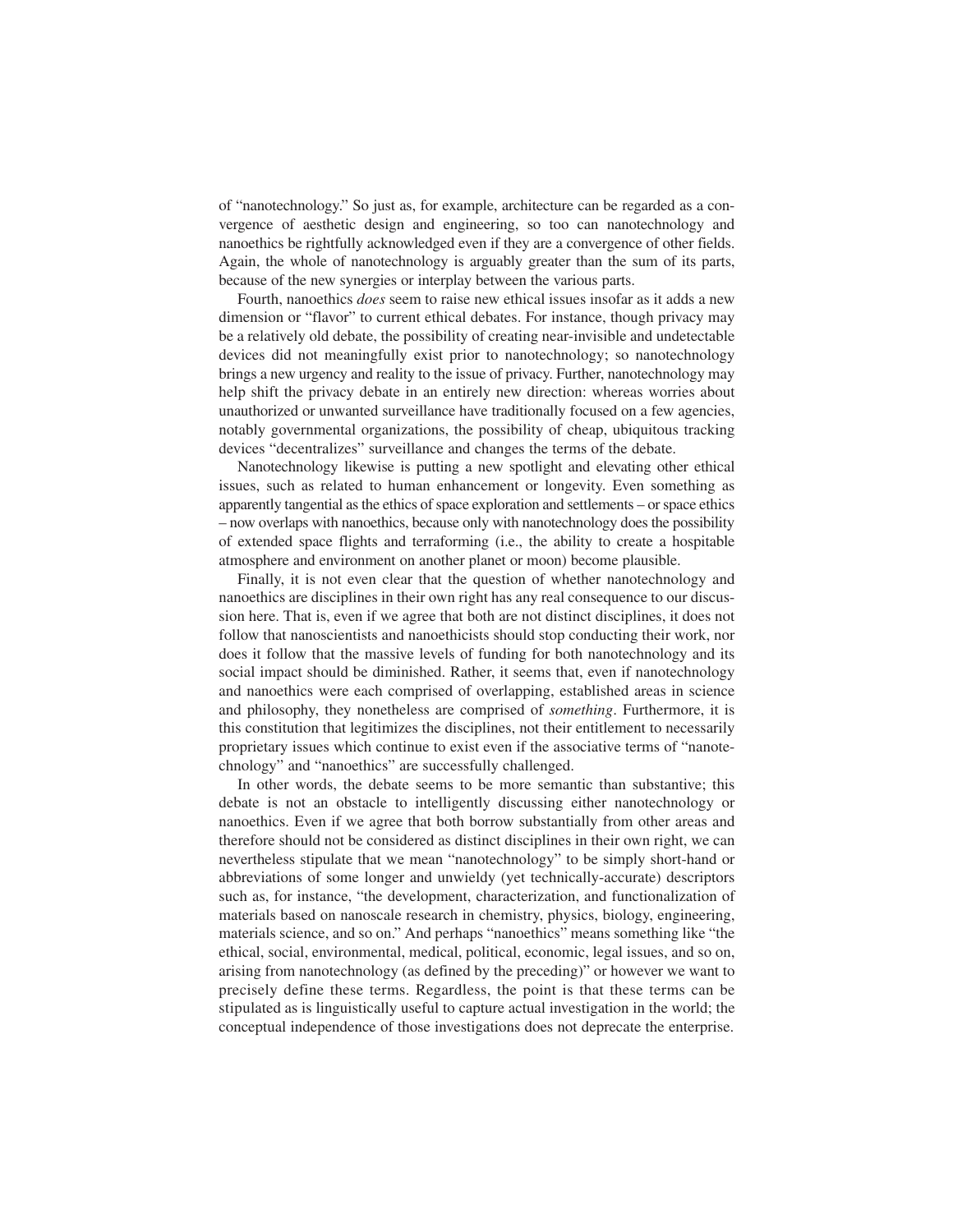# **4 Issues in Nanoethics**

If nanoethics is a distinct discipline – or even if it is not, but we still understand what the term describes – then what are its issues? Again, controversy surrounds even this question. If we are conservative and only acknowledge those issues that will likely or possibly arise from current lines of research in nanotechnology – which is primarily focused on the discovery and applications of new nanomaterials – then nanoethics certainly covers some of the issues mentioned above: EHS impacts, privacy, human enhancement as well as global security (since the military is a major driver of nanotechnology research to such a degree that some fear a new arms race) (Lawlor, 2005). Other relevant issues may include research ethics (if some research seems to dangerous to publish or pursue), intellectual property (if today's patent-grab and processes stifle innovation), and humanitarianism (why we are not doing more to solve poverty, hunger, energy, clean water and other problems through nanotechnology).

But more imaginative people, such as Drexler, postulate a more advanced form of nanotechnology in our future – sometimes called "molecular manufacturing" – by which we can position individual molecules with exact precision. The difference between how we create nanomaterials today (e.g., carbon nanotubes) with preciselypositioned molecules, and molecular manufacturing is the difference between engineering and chemistry. Carbon nanotubes rely on bulk chemical processes and reactions at high temperatures to create the desired configuration of carbon atoms, which is similar in principle to the usual chemistry experiments in which various elements and compounds are thrown together in bulk and shaken up to predictably create a batch of new compounds.<sup>2</sup> In contrast, molecular manufacturing is envisioned to be more like a construction job, grabbing single atoms and deliberately attaching them to others to form the desired structure. This high degree of precision, without messy chemical reactions, would in theory enable us to create practically any possible object.

This line of thought is instantiated by a detailed speculative design for a "nanofactory" that might be a portable or desktop device – a black box of sorts – that can create virtually any object we want, from cakes to computers. To oversimplify things, raw materials, say dirt and water, might go in one end, and a raw steak or perhaps an unmanned fighter jet might come out the other. While this may sound like science fiction, the theory behind it seems sound: if we can precisely manipulate molecules, and physical objects are only made up of molecules, then why wouldn't we be able create any physical object we want?

If this still sounds far-fetched, consider the similarities with today's 3-D printers that can print out plastic or ceramic objects one thin layer at a time. No longer limited to producing only manufacturing prototypes and machine parts, 3-D printers recently

<sup>&</sup>lt;sup>2</sup> Other methods also exist to create carbon nanotubes, e.g., using high-pressure gas or electricity or lasers, but they do not change the point here that existing methods are radically different and less precise than molecular manufacturing.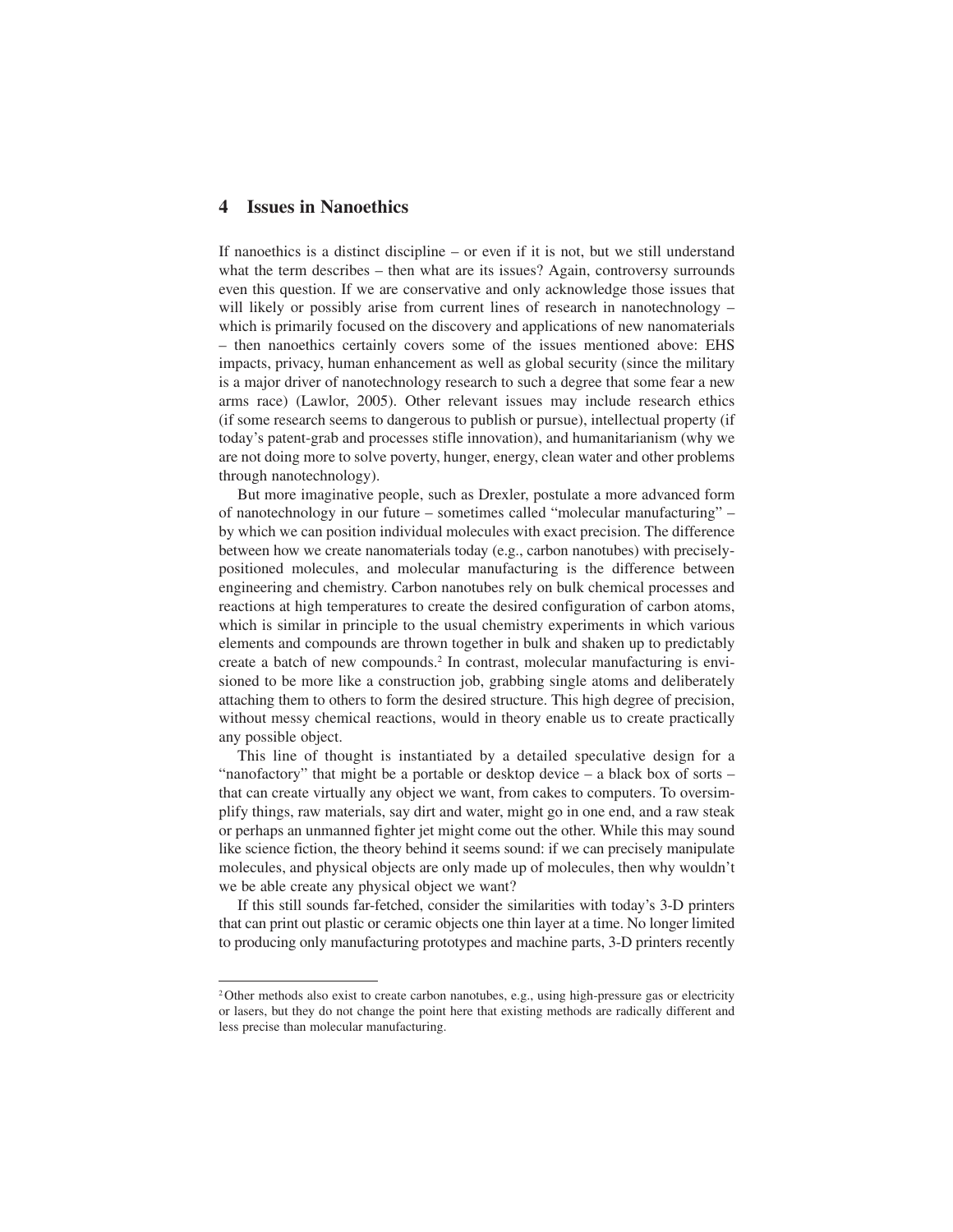broke new ground in printing out fully functional and fashionable footwear, among an expanding and impressive array of print-on-demand products (Engineering & Manufacturing Services Inc., 2006). The nanofactory operates by the same concept, except with much more precision and a mix of different materials.

So if advance nanotechnology is in our possible future, then it raises truly unique and serious questions; following the litmus test considered earlier, it may strongly support nanoethics as a legitimate discipline. Molecular manufacturing appears to have the potential to wreak havoc on our economic system where millions might lose their jobs overnight in the manufacturing and other industries and perhaps eliminating the need for global trade. If people and terrorists can easily create weapons with personal nanofactories, that may threaten global security and the lives of millions or billions of others. Some of the more fantastic issues are also related to advanced forms of nanotechnology, if not directly to molecular manufacturing, such as longevity or immortality, space settlements and artificial intelligence.

However, because these issues are tied to advanced forms of nanotechnology – the plausibility or likelihood of which is contentious among mainstream scientists – critics may believe that it is inappropriate or well premature to consider such issues now. But we do not need to resolve that question here in order to take seriously the ethical and social issues advanced nanotechnology might raise. Even if advanced nanotechnology is a remote possibility, its scenarios appear so disruptive that they merit consideration. A simple cost-benefit analysis might justify spending \$5 million over the next decade to study and perhaps mitigate a scenario that has a 1% possibility of causing \$1 billion of economic disruption, which has an expected negative utility or value of \$10 million. (These figures are purely hypothetical but appear to be in a plausible range.)

As an analogy, if decoding the human genome had just a small likelihood of, say, leading to employment or insurance discrimination based on a person's genetic predisposition, we would then still expect that scenario to be important enough to warrant an investigation; and in fact, such ethics research has been ongoing in the last decade Or more abstractly, if a political course had even a bare possibility to leading to a devastating war, costing the lives of millions, it seems that we are morally obligated to seriously consider that possibility, no matter how remote.

With nanotechnology, so much is still unknown that scientists are really not in a position to accurately forecast what is likely or not and by when. Some believe molecular manufacturing is inevitable; others disagree. But again, if history is any guide, most of our mid- and long-terms predictions about technology will be overly optimistic or pessimistic. Many things we have today were once believed to be impossible or impractical – such as gas streetlights, residential electricity, telephones, highways, radio, airplanes, rockets and even today's ubiquitous personal computer – so perhaps the prudent course is to treat most of these possibilities as reasonable until proven otherwise.

Even near-term challenges in technology – such as how to shrink the smallest computer processor even further – seem difficult if not intractable to us *right now*, but somehow we find a way to sustain Moore's Law, which posits a doubling of processing power every 18 months and which some predict will soon fail to hold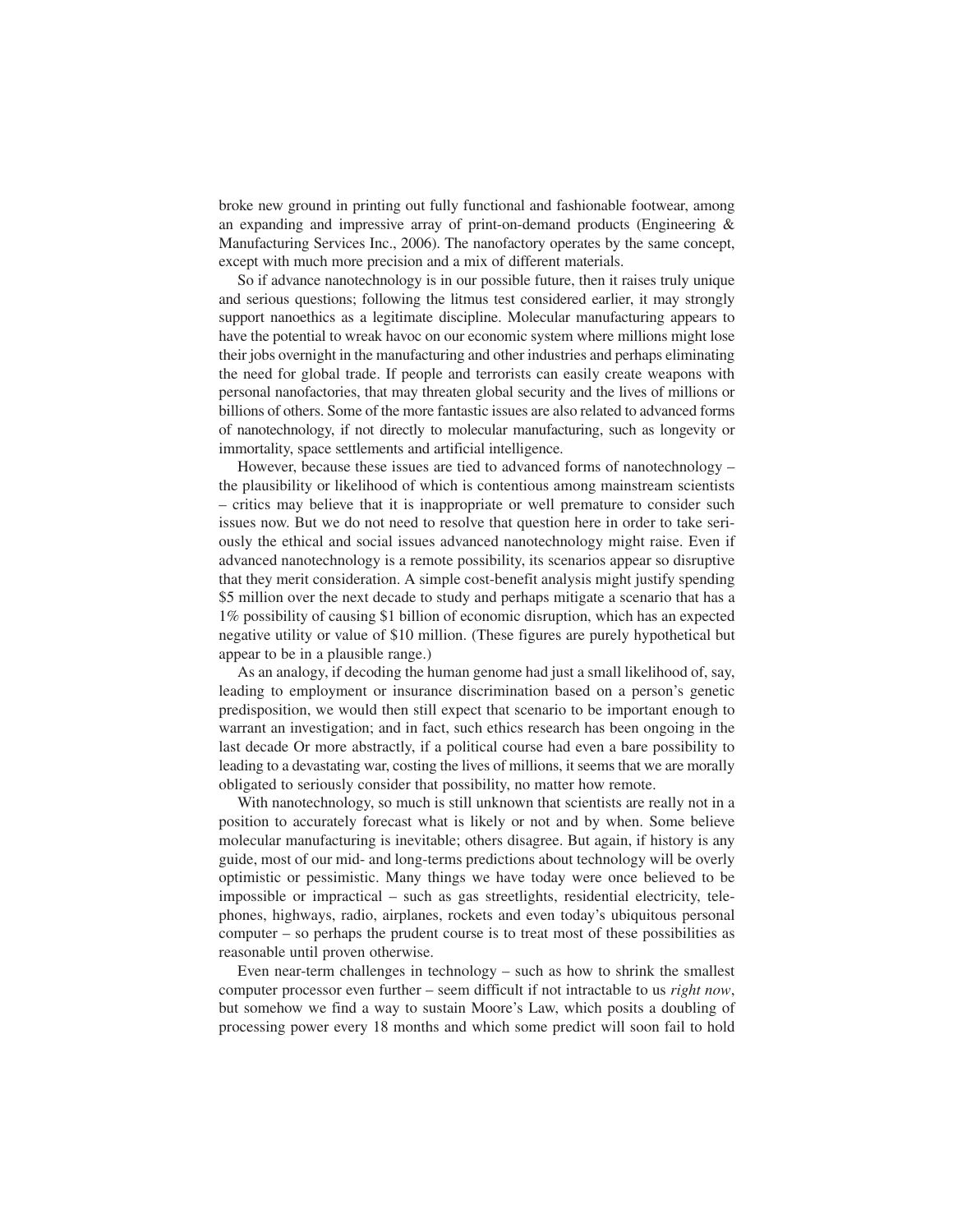(Zhirnov et al., 2003). Technology is moving rapidly indeed and may be limited now only by our imagination, so it is not implausible to think any technical challenges associated with molecular manufacturing might be eventually solved.

Indeed, scientists have recently announced creating a blueprint, and then a working prototype, of an "invisibility cloak" – essentially a heavy blanket created with nanomaterials that can bend, instead of reflect or diffuse, light and other electromagnetic waves around the object cloaked, just as water might flow around a rock in the middle of a stream (Pendry et al., 2006). (This, too, seems to give rise to ethical issues associated only with nanotechnology, namely privacy and security, if we are still interested in identifying unique issues.) But as late as 2006, such innovations would have been thought as merely science fiction, consigned to fantasy worlds such as Harry Potter's. Again, throughout history and even now, ideas that have been dismissed as unworkable somehow become reality, despite their technical challenges, so it is not irrational to treat molecular manufacturing, space settlements and so on as a real possibility absent compelling evidence to the contrary.

Furthermore, no matter how speculative some of these scenarios seem to be, they provide a useful platform to test our moral principles as at least "thought experiments", which is a commonly-accepted practice in ethics. For instance, no one thinks that anyone would plausibly be kidnapped and surgically connected to a famous violinist – the premature detachment of whom would lead to the violinist's death – but this hypothetical example isolates and tests out intuitions in Judith Jarvis Thomson's discussion about the moral permissibility of abortion (Thomson, 1971).

Also, few actually question the wisdom of sending spiders into outer space on the grounds that spiders do not exist and may never exist in space (unless we introduce them into space); yet this sort of experiment is useful to study the relationship between gravity and a spider's ability to orient itself and spin webs by isolating gravity as a variable. As it applies to nanotechnology, even if cybernetic people never exist, the possibility of human enhancement provides a platform, or thought-experiment, to explore intuitions related to human dignity, personal identity and other concepts.

Given all this controversy, it should also be no surprise that the questions in nanoethics seem ill-defined as compared to, say, ethical questions in decoding the human genome, as some critics have pointed out (Harris, 2006). Nanotechnology itself is fractured into different approaches or visions, each of which raises it own questions; so, until there is a consensus on what nanotechnology is and will be, it will be difficult to gain a consensus on a plausible set of issues for nanoethics. Moreover, the overlap of nanotechnology with other disciplines – and the overlap of nanoethics with bioethics and other areas – contributes to this challenge.

### **5 Current and Emerging Worries in Nanoethics**

In this anthology, we will focus more on the near-term issues in nanoethics, rather than more distant, speculative issues. We will present global perspectives on several emerging areas in nanotechnology today and by many prominent names in the field.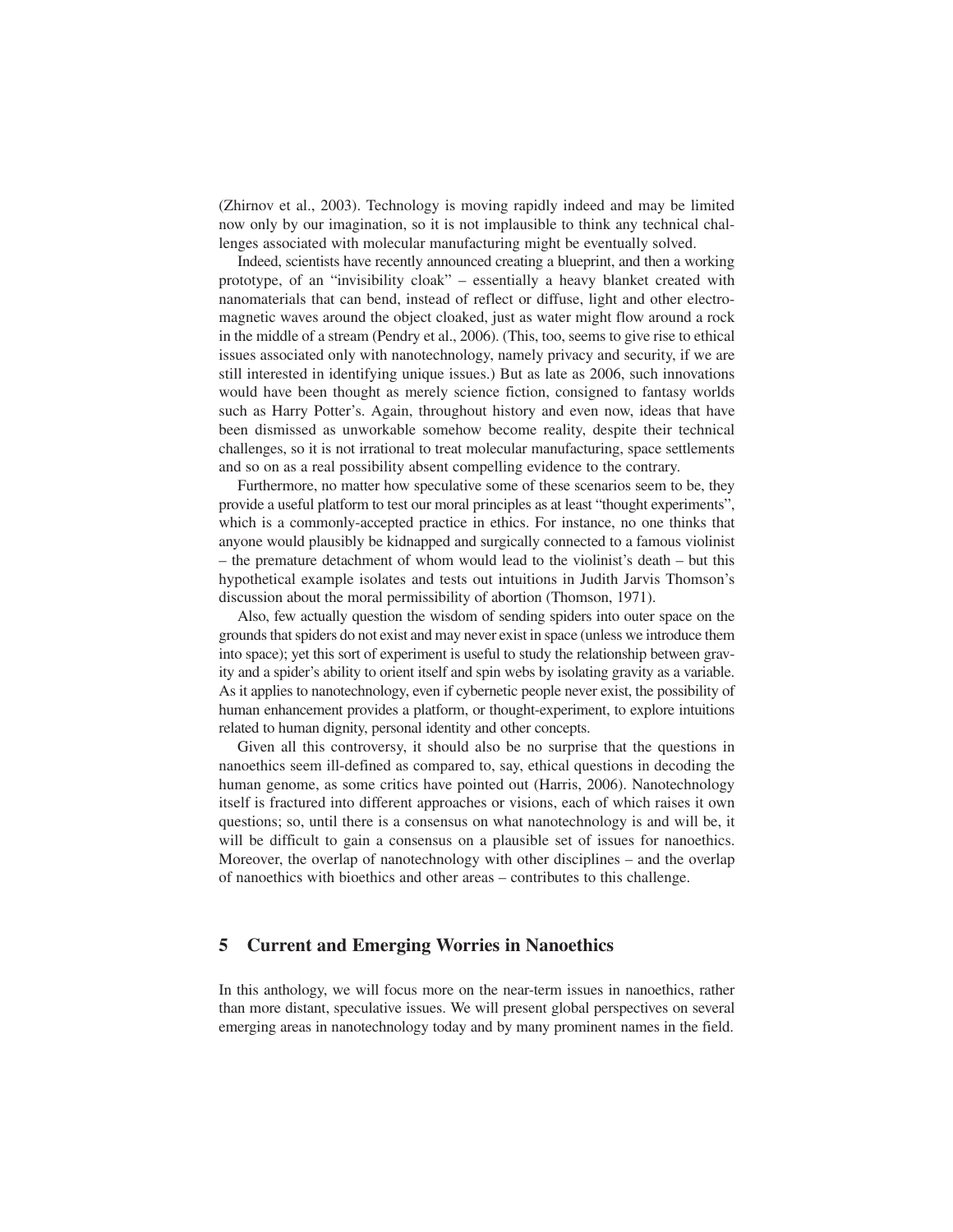In the first unit of this volume, co-editor Fritz Allhoff, in his paper "On the Autonomy and Justification of Nanoethics" considers a different possibility than the one we offered above (but reaches the same conclusion): he builds an argument that, while nanoethics does *not* raise novel issues, it nevertheless merits attention. Paul Thompson of Michigan State University, in the next paper "The Presumptive Case for Nanotechnology", draws from recent lessons in *bio*technology in rejecting several claims against *nano*technology – arguing that the burden of proof falls on critics to provide reasons to restrict, control, limit, regulate, or moderate the use of the technology, rather than the reverse. Arthur Zucker of Ohio University, in the next paper "The Bearable Newness of Nanoscience, or: How Not to Get Regulated Out of Business", examines what is "new" about nanoscience and its relationship with ethics, leading up to a recommendation on how we can responsibly proceed ahead with the nascent science.

The second unit of this volume deals with the highly-charged topics of risk and regulation. The first paper, "Ethics, Risk and nanotechnology: Responsible Approaches to Dealing with Risk", is adapted from a recent position paper by Canada's ethics commission of science and technology, discussing the importance of the precautionary principle as well as a lifecycle approach in dealing with nanotechnology's risks. North Carolina State University's David Berube provides the next paper, "Intuitive Toxicology: The Public Perception of Nanoscience", that investigates the discrepancy between expertly-assessed risks and how the public perceives the same risks, which impacts how we should communicate and manage risks, such as claims of toxicity in nanotechnology-based products. And Tom Powers at the Delaware Biotechnology Institute/University of Delaware, in his paper "Environmental Holism and Nanotechnology" offers a non-anthropological account of the value of nature as we consider nanotechnology's impact on the environment.

The third unit of this volume examines broader issues in law, economics, and public policy – areas important to the success of today's emerging nanotechnology sector. In the first paper, "Nanotechnology's Future: Considerations for the Professional", Ashley Shew at Virginia Polytechnic Institute and State University provides a framework of what a code of ethics might look like for nanotechnologists, acknowledging special challenges such as that nanotechnology is not a single industry but rather cuts across many diverse industries, which may make a code of ethics difficult to enact. Jeroen van den Hoven, professor at Delft University of Technology (The Netherlands), presents the next paper, "The Tangled Web of Tiny Things: Privacy Implications of Nano-electronics", to address some of the worries about the impact of ever-shrinking devices on our privacy. And in his paper "Carbon Nanotube Patent Thickets", Drew Harris, attorney and managing editor for *Nanotechnology Law & Business*, describes and offers a solution to simplify the convoluted intellectual property environment that nanotechnology faces today.

The fourth unit of this volume investigates nanotechnology's ability to improve the human condition. A reprinted excerpt from the European Group on Ethics' (EGE) recent report "EGE Opinion on Nanomedicine" examines the potential of nanomedicine as well as related ethical issues. Raj Bawa and Summer Johnson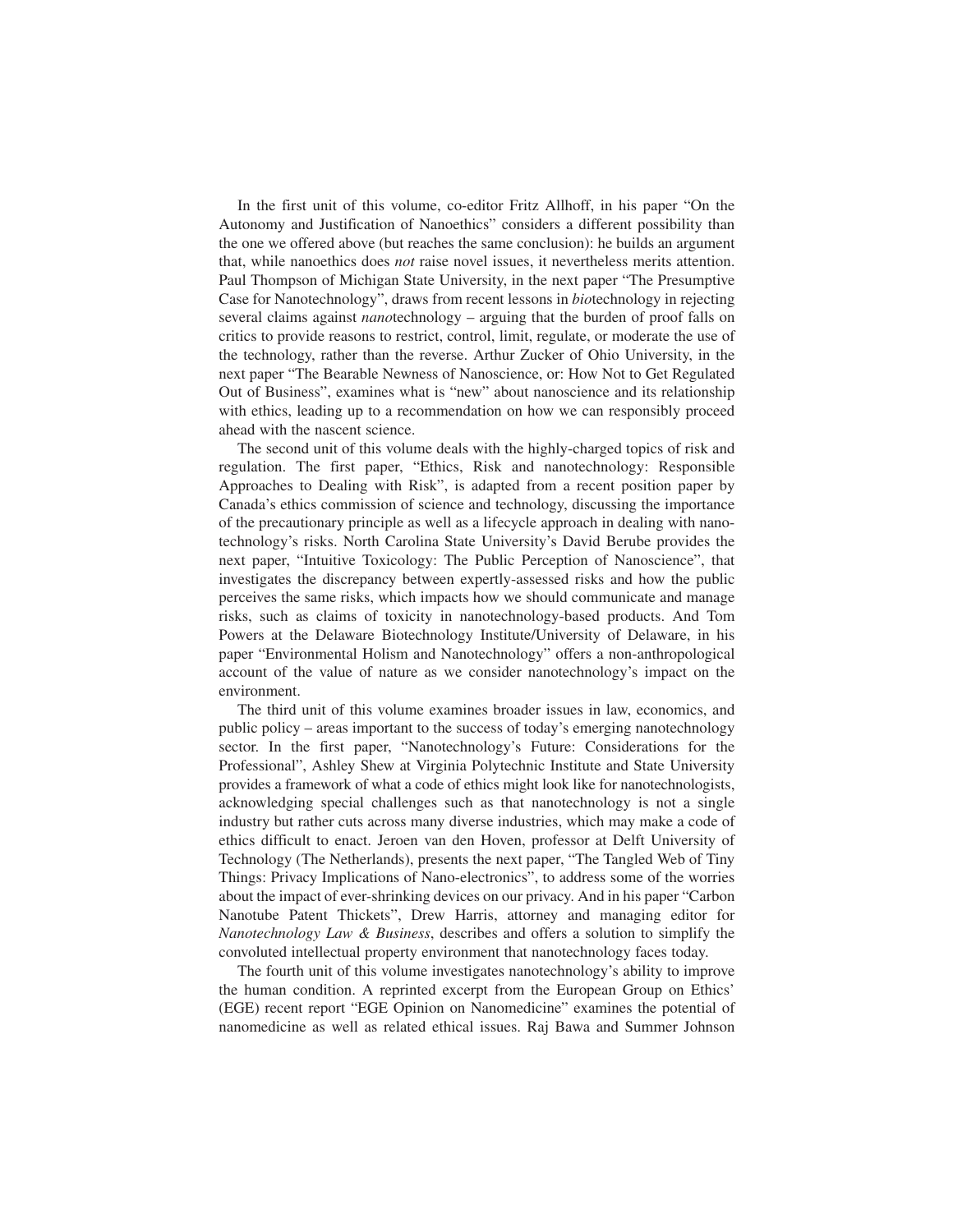provide a US-based perspective to the same critical issue in their paper "Emerging Issues in Nanomedicine and Ethics." And the third paper, "Nanoscience, Nanoscientists, and Controversy" by Jason Scott Robert of Arizona State University, expands on the discussion to look at nanotechnology's broader ethical challenges in life sciences and biotechnology.

Finally, the fifth unit of this volume deals with global issues. Known for its efforts in solving environmental and economic problems worldwide, Meridian Institute lends valuable insight in how nanotechnology can help alleviate poverty in its "Nanotechnology and the Poor: Opportunities and Risks for Developing Countries." In a reprint of his "Cultural Diversity in Nanotechnology Ethics", Joachim Schummer of University of Darmstadt (Germany) describes the many challenges facing nanoethics itself, given different and conflicting values among cultures worldwide. Finally, where the opportunities and differences between US and European approaches to nanotechnology and business have been well discussed in other literature, Evan Michelson and David Rejeski of The Woodrow Wilson International Center for Scholars provide a key missing piece to the global discussion in "Transnational Nanotechnology Governance: A Comparison of the US and China."

This collection of papers certainly does not address every relevant issue in nanoethics, but they give a sense of the depth and diversity of ethical and social issues in nanotechnology – particularly in the near- and mid-term. As such, they are meant to provide a starting point for further discussions and investigations. These papers also do not necessarily reflect the viewpoints of the editors or publisher, but only of their authors, whom we thank for their generous contributions. As nanoethics gains momentum, we hope to see more industry experts, academics and the broader public engaged in this critical field – helping to guide science and humanity to a better future.

### **References**

- F. Allhoff and P. Lin. 2006. "What's So Special About Nanotechnology and Nanoethics?" *International Journal of Applied Philosophy*, 2.2, 20(2): 179–190.
- B. D. Chithrani, A. A. Ghazani, and W. C. W. Chan. 2006. "Determining the Size and Shape Dependence of Gold Nanoparticle Uptake into Mammalian Cells", *Nano Letters*, 6(4): 662–668.
- R. W. Clapp. 2006. "Mortality Among US Employees of a Large Computer Manufacturing Company: 1969–2001", *Environmental Health*, 5(30): 1–32.
- V. Colvin and M. Wiesner. 2002. "Environmental Implications of Nanotechnology: Progress in Developing Fundamental Science as a Basis for Assessment", Presentation delivered at the US EPA's Nanotechnology and the Environment: Applications and Implications STAR Review Progress Workshop, Arlington, VA.
- M. Crichton. 2002. *Prey*, New York: HarperCollins.
- K. E. Drexler. 1986. *Engines of Creation*, New York: Anchor Books, pp. 14, 58–63.
- The Editors of The New Atlantis. 2004. "The Nanotech Schism", *The New Atlantis*, 4(Winter): 101–103.
- Engineering & Manufacturing Services, Inc. 2006. "On the Job: 3D Printing Gives Footwear Company a Leg Up on Competition", Paper published by Engineering & Manufacturing Services, Inc.